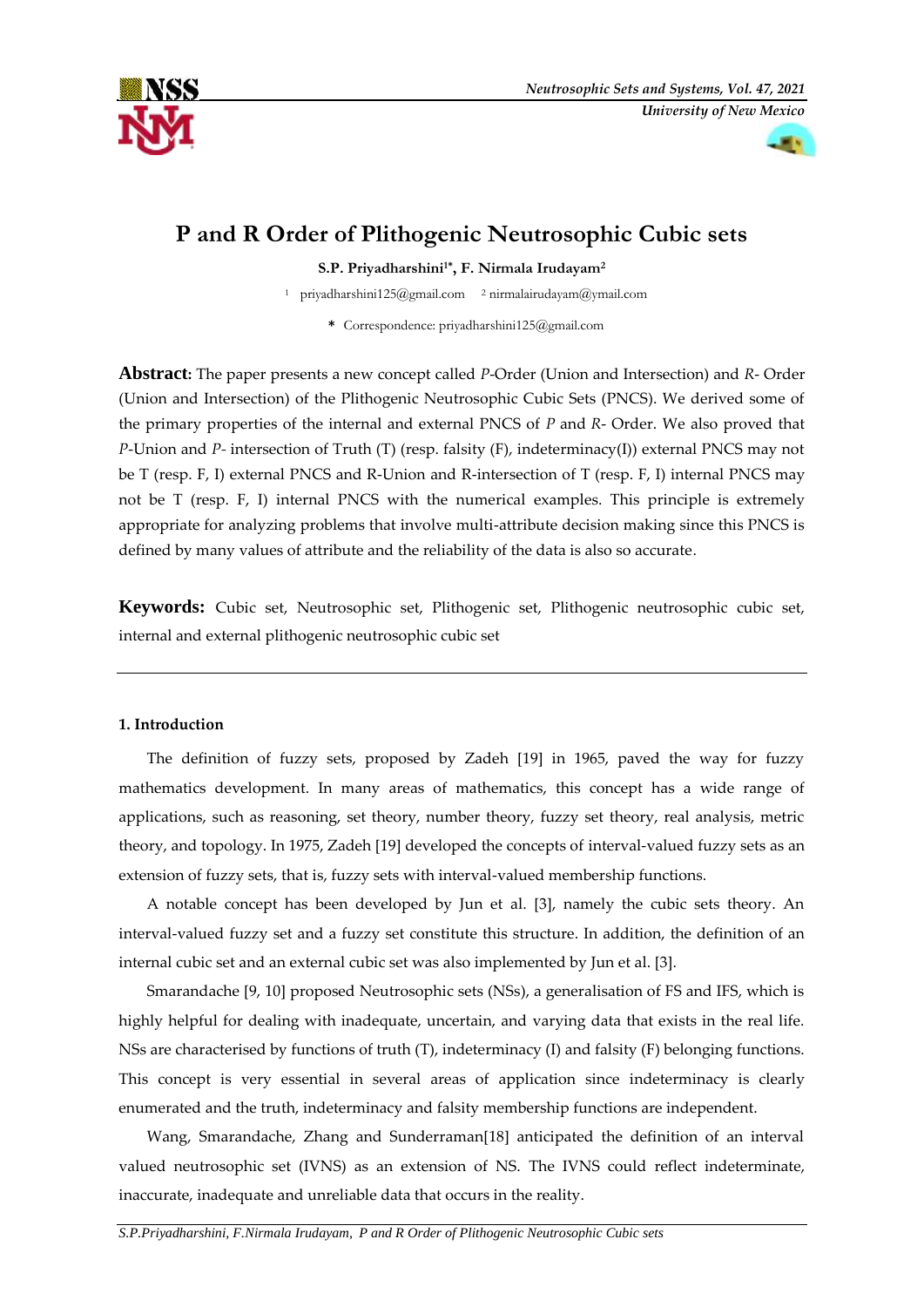Plithogeny is the foundation, establishment, construction and development of new articles from the combination of consistent or inconsistent multiple old articles. Smarandache[13] introduced the plithogenic set as a generalisation of neutrosophy in 2017.

The elements of Plithogenic sets are denoted by one or many number of attributes and each of it have several values. Each values of attribute has its respective (fuzzy, intuitionistic fuzzy or neutrosophic) appurtenance degree for the component  $x$  (say) to the plithogenic set P (say) with respect to certain constraints. For the first time, Smarandache[12] introduced the inconsistency degree between each value of attribute and the dominant value of attribute which results in getting the better accuracy for the plithogenic aggregation operators(fuzzy, intuitionistic fuzzy or neutrosophic).

Priyadharshini et al [8] introduced the new concept called plithogenic cubic sets which has a wide range of application in multi criteria decision making problems. In particular, the ideology of Plithogenic neutrosophic cubic set helped in this paper to learn the P, R-union and the P, R-intersection of PNCS and derived some of its core properties.

We proved that the P-union and the P-intersection of  $T$  (resp.  $F$ , I) internal PNCS are also  $T$  (resp. F, I) internal PNCS. We provide examples to show that the P-union and the P-intersection of T (resp. F, I) external PNCS may not be T (resp. F, I) external PNCS, and the R-union and the R intersection of T (resp. F, I) internal PNCS may not be T (resp. F, I) internal PNCS. The conditions for the R-union and R-intersection of two T (resp.  $F$ , I) internal PNCS to be a T (resp.  $F$ , I) internal PNCS.

We believe that the suggested theorems and examples will be effective in resolving multi-attribute group decision-making concerns in a Plithogenic neutrosophic cubic set environment.

The rest of the article is as follows. Section 2 is concerned with the preliminary concepts and definitions that are absolutely vital for the proposed work. Section 3 provides a brief description of the P and R order of Plithogenic neutrosophic Cubic sets along with numerical examples. Section 4 summarizes the conclusion and the scope of future work.

#### **2. Preliminaries**

**Definition 2.1 [9, 10]** Let *N* be a non-void set. The set  $A = \{(n, \lambda_A, \phi_A, \gamma_A) n \in N\}$  is called a neutrosophic set (in short, NS) of *N* where the function  $\lambda_A : N \to [0,1]$ ,  $\phi_A : N \to [0,1]$  and  $\gamma_A : N \to [0,1]$ denotes the membership degree (say  $\lambda_A(n)$ ), indeterminacy degree (say  $\phi_A(n)$ ), and nonmembership degree (say  $\gamma_A(n)$ ) of each element  $n \in N$  to the set *A* and satisfies the constraint that  $0 \leq \lambda_A(n) + \phi_A(n) + \gamma_A(n) \leq 3.$ 

**Definition 2.2 [11]** Let *R* be a non-void set. An interval valued neutrosophic set (INS) *A* in *R* is described by the functions of the truth-value  $(A_T)$ , the indeterminacy  $(A_I)$  and the falsity-value  $(A_F)$  for each point  $r \in R$ ,  $A_T(r)$ ,  $A_I(r)$ ,  $A_F(r) \subseteq [0,1]$ .

*S.P.Priyadharshini, F.Nirmala Irudayam, P and R Order of Plithogenic Neutrosophic Cubic sets*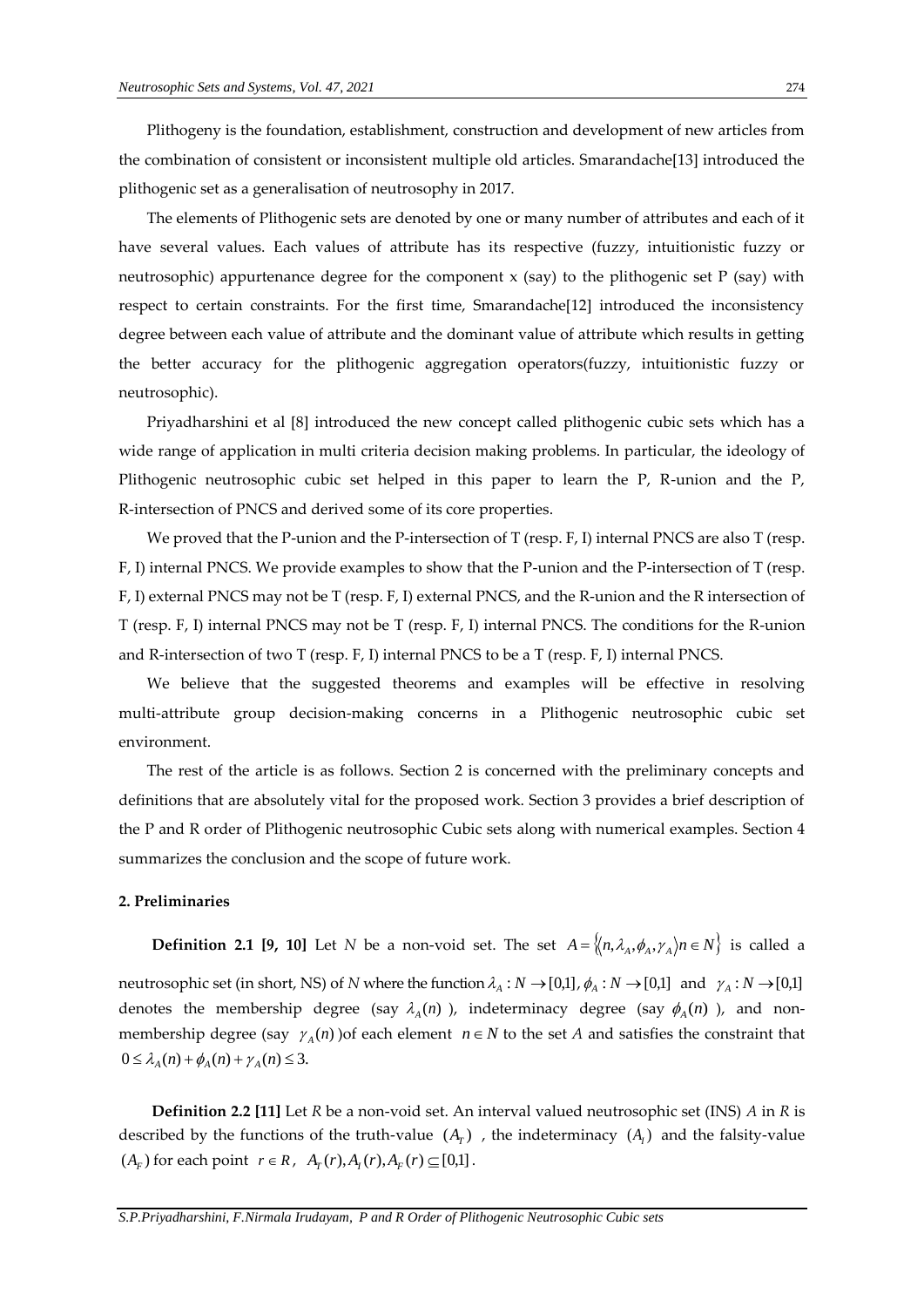**Definition 2.3 [3]** Let *E* be a non-void set. By a cubic set in *E*, we construct a set which has the form  $\Psi = \{  | e \in E \}$  in which *B* is an interval valued fuzzy set (IVFS) in *E* and  $\mu$  is a fuzzy set in *E*.

**Definition 2.4 [3]** Let *E* be a non-void set. If  $B^-(e) \le \mu(e) \le B^+(e)$  for all  $e \in E$  then the cubic set  $\Psi = *B*,  $\mu$  > in *E* is called an internal cubic set (briefly IPS).$ 

**Definition 2.5 [3]** Let *E* be a non-void set. If  $\mu(e) \notin (B^-(e), B^+(e))$  for all  $e \in E$  then the cubic set  $\Psi = *B*,  $\mu$  > in *E* is called an external cubic set (briefly ECS).$ 

**Definition 2.6 [8]** Let  $\Omega$  be an universal set and  $\Upsilon$  be a non-void set. The structure  ${ \Lambda =} \{ \langle y, B(y), \lambda(y) \rangle | y \in Y \}$  is said to be Plithogenic Neutrosophic cubic set (PNCS) in Y, where  $B = \left\{ B_{d_i}^{T}(y), B_{d_i}^{T}(y), B_{d_i}^{T}(y) \right\}$  is an interval valued Plithogenic Neutrosophic set in Y and  $\lambda = \{(\lambda_i^T(y), \lambda_i^T(y), \lambda_i^F(y)\}\)$  is a neutrosophic set in Y.

The pair  $\Lambda = \langle B, \lambda \rangle$  is called plithogenic neutrosophic cubic set over  $\Omega$  where  $\Lambda$  is a mapping given by  $\Lambda: B \to NC(\Omega)$  . The set of all plithogenic neutrosophic cubic sets(PNCS) over  $\Omega$ will be denoted by  $P_N^{\Omega}$ 

**Definition 2.7 [8]** For a non-void set Y, the plithogenic neutrosophic cubic set  $\Lambda = *B*,  $\lambda >$  in$ Y is called truth internal, indeterminacy internal, falsity internal respectively if the following equations hold

- (i)  $B_{d_i}^{T}(y) \leq \lambda_i^{T}(y) \leq B_{d_i}^{T}(y)$  (3.1)
- (ii)  $B_{d_i}^{ -1}(y) \leq \lambda_i^{I}(y) \leq B_{d_i}^{+I}(y)$  (3.2)
- (iii)  $B_{d_i}^{F}(y) \leq \lambda_i^{F}(y) \leq B_{d_i}^{F}(y)$  (3.3)

Where for all  $y \in Y$  and di represents the dissimilarity measure and their respective value of attributes.

If a PNCS in Y satisfies the above equations we conclude that  $\Lambda$  is an internal plithogenic neutrosophic cubic set (IPNCS) in Y.

**Definition 2.8 [8]** For a non-void set Y, the PNCS  $\Lambda = \langle B, \lambda \rangle$  in Y is called truth external, indeterminacy external, falsity external respectively if the following equations hold

(i)  $\lambda_i^T(y) \notin (B_{d_i}^{-T}(y), B_{d_i}^{+T}(y))$  $\lambda_i^T(y) \notin (B_{d_i}^{-T}(y), B_{d_i}^{+T}(y))$  (3.4)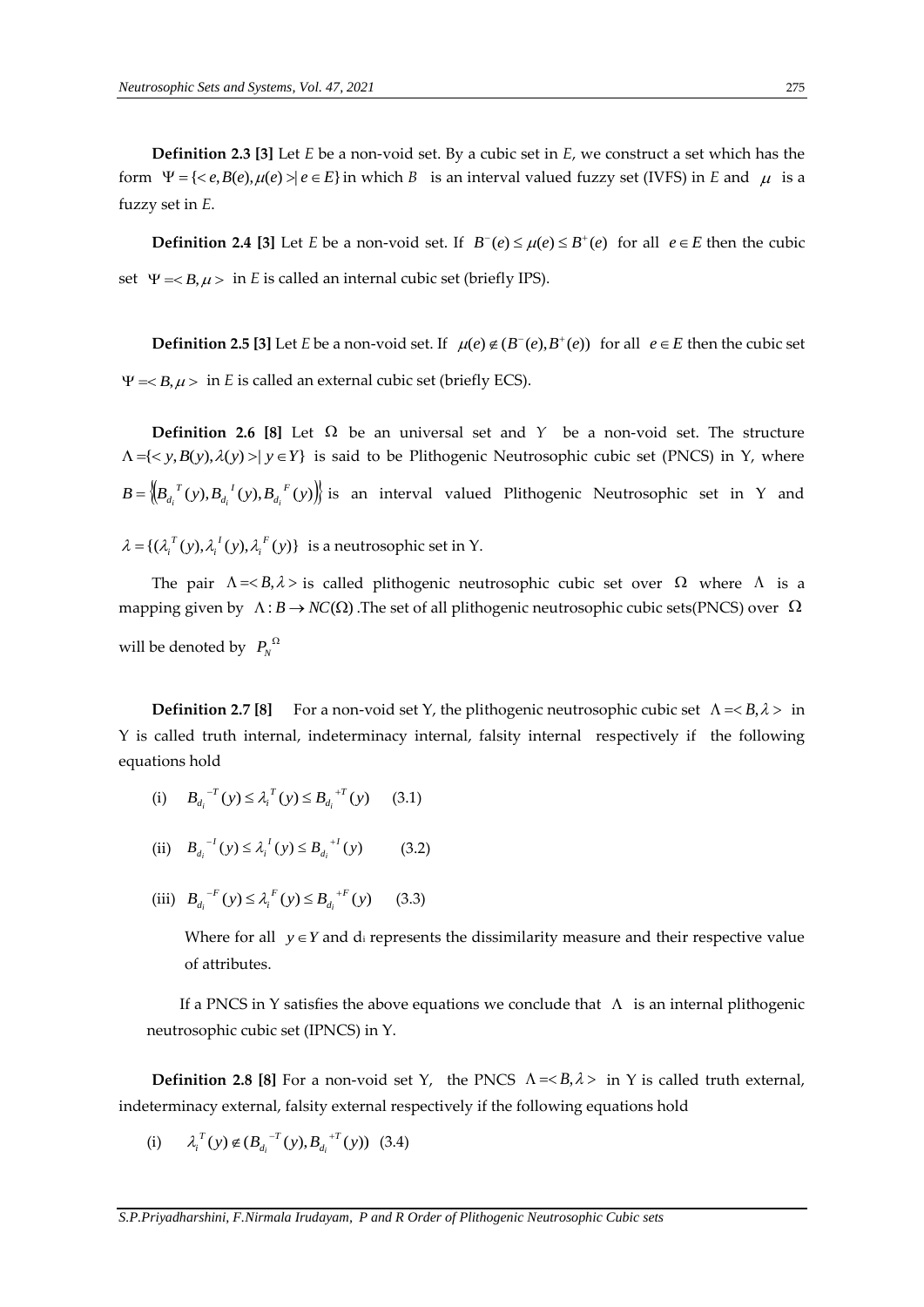- (ii)  $\lambda_i^I(y) \notin (B_{d_i}^{-I}(y), B_{d_i}^{I}(y))$  $\lambda_i^I(y) \notin (B_{d_i}^{-I}(y), B_{d_i}^{I}(y))$  (3.5)
- (iii)  $\lambda_i^F(y) \notin (B_{d_i}^{-F}(y), B_{d_i}^{F}(y))$  $\lambda_i^F(y) \notin (B_{d_i}^{-F}(y), B_{d_i}^{F}(y))$  (3.6)

Where for all  $y \in Y$  and di represents the dissimilarity measure and their respective value of attributes.

If a PNCS in Y satisfies the above equations, we conclude that  $\Lambda$  is an external plithogenic neutrosophic cubic set (EPNCS) in Y.

## **3. P and R Order of PNCS**

 $\overline{1}$ 

**Definition 3.1** Let  $C = \langle K, \Phi \rangle$  and  $D = \langle M, \Omega \rangle$  be a PNCS in a non-void set H where

$$
K = \{ \langle h : K_{d_j}^T(h), K_{d_j}^I(h), K_{d_j}^F(h) \rangle | h \in H \},\
$$
  
\n
$$
\Phi = \{ \langle h : \phi_{d_j}^T(h), \phi_{d_j}^I(h), \phi_{d_j}^F(h) \rangle | h \in H \},\
$$
  
\n
$$
M = \{ \langle h : M_{d_j}^T(h), M_{d_j}^I(h), M_{d_j}^F(h) \rangle | h \in H \},\
$$
  
\n
$$
\Omega = \{ \langle h : \delta_{d_j}^T(h), \delta_{d_j}^I(h), \delta_{d_j}^F(h) \rangle | h \in H \}.
$$

Then we define the equality, P-order and R-order as follows:

(i)  $C = D \Leftrightarrow K = M$  and  $\Phi = \Omega$ . (Equality) (ii)  $C \subseteq_{P} D \Leftrightarrow K \subseteq M$  and  $\Phi \leq \Omega$ . (*P*-Order) (iii)  $C \subseteq_R D \Leftrightarrow K \subseteq M$  and  $\Phi \ge \Omega$ . (*R*-Order)

The *P*-Union, *P*-Intersection, *R*-Union, *R*-Intersection of PNCS are described as follows.

**Definition 3.2** For any PNCS  $\ C_{d_j} = **K**_{d_j}, **\Phi**_{d_j}>$  in a non-void set H where

$$
K = \{ \langle h : K_{d_j}^T(h), K_{d_j}^I(h), K_{d_j}^F(h) \rangle | h \in H \},\
$$
  

$$
\Phi = \{ \langle h : \phi_{d_j}^T(h), \phi_{d_j}^I(h), \phi_{d_j}^F(h) \rangle | h \in H \}.
$$

For  $j \in B$  and  $B$  is any index set, we define

(i) 
$$
\bigcup_{j \in B} K_{d_j} = (\bigcup_{j \in B} K_{d_j}, \bigvee_{j \in B} \Phi_{d_j})
$$
 (*P*-Union)  
\n(ii) 
$$
\bigcap_{j \in B} K_{d_j} = (\bigcap_{j \in B} K_{d_j}, \bigwedge_{j \in B} \Phi_{d_j})
$$
 (*P*-Intersection)  
\n(iii) 
$$
\bigcup_{j \in B} K_{d_j} = (\bigcup_{j \in B} K_{d_j}, \bigwedge_{j \in B} \Phi_{d_j})
$$
 (*R*-Union)  
\n(iv) 
$$
\bigcap_{j \in B} K_{d_j} = (\bigcap_{j \in B} K_{d_j}, \bigvee_{j \in B} \Phi_{d_j})
$$
 (*R*-Intersection)

Where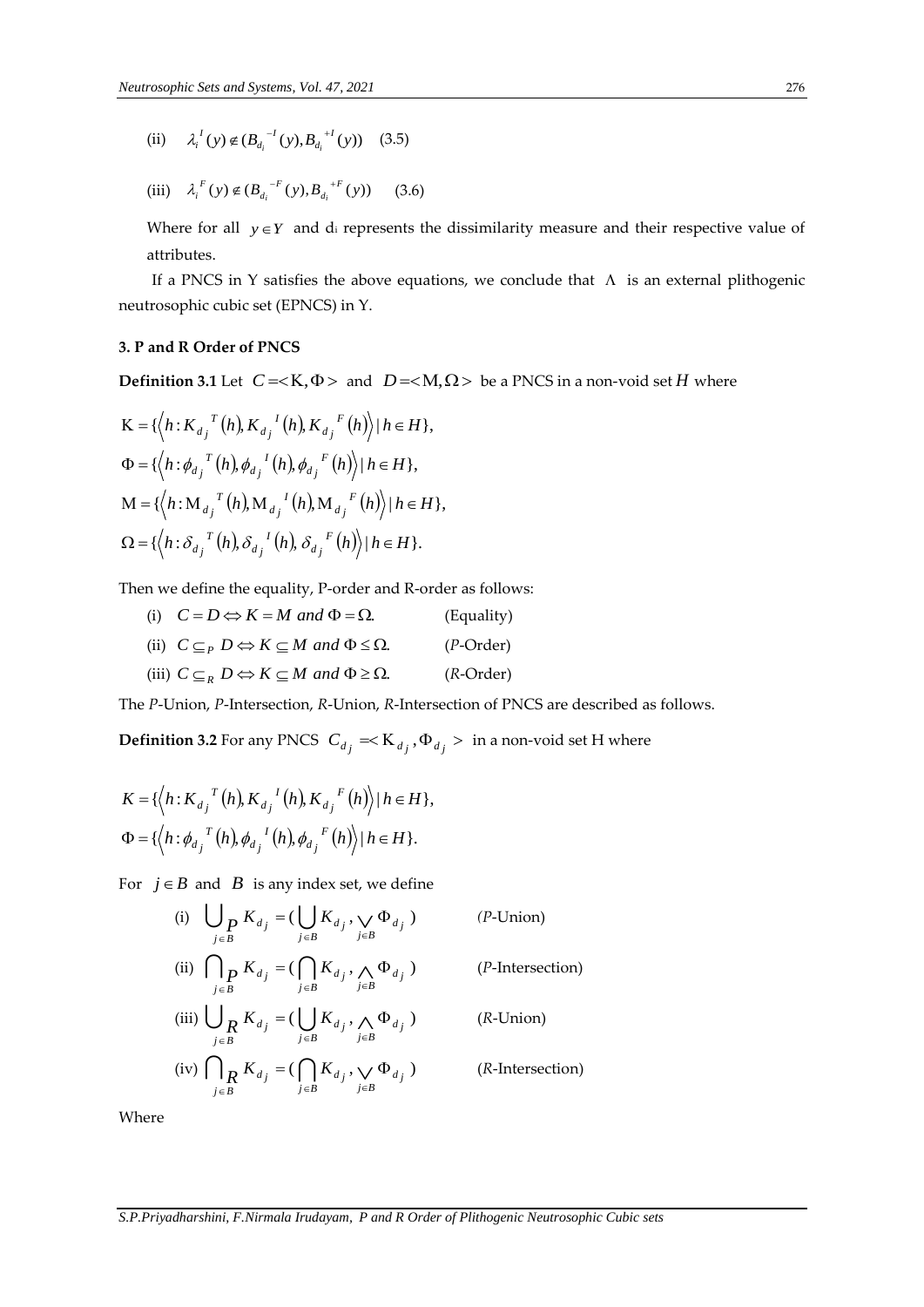$$
\bigcup_{j\in B} K_{d_j} = \left\{ \left\langle h : \left( \bigcup_{j\in B} K_{d_j}^T \right) (h) , \left( \bigcup_{j\in B} K_{d_j}^T \right) (h) , \left( \bigcup_{j\in B} K_{d_j}^F \right) (h) \right\rangle | h \in H \right\},\
$$
\n
$$
\bigvee_{j\in B} \Phi_{d_j} = \left\{ \left\langle h : \left( \bigvee_{j\in B} \phi_{d_j}^T \right) (h) , \left( \bigvee_{j\in B} \phi_{d_j}^T \right) (h) , \left( \bigvee_{j\in B} \phi_{d_j}^F \right) (h) \right\rangle | h \in H \right\},\
$$
\n
$$
\bigcap_{j\in B} K_{d_j} = \left\{ \left\langle h : \left( \bigcap_{j\in B} K_{d_j}^T \right) (h) , \left( \bigcap_{j\in B} K_{d_j}^T \right) (h) , \left( \bigcap_{j\in B} K_{d_j}^F \right) (h) \right\rangle | h \in H \right\},\
$$
\n
$$
\bigwedge_{j\in B} \Phi_{d_j} = \left\{ \left\langle h : \left( \bigwedge_{j\in B} \phi_{d_j}^T \right) (h) , \left( \bigwedge_{j\in B} \phi_{d_j}^F \right) (h) , \left( \bigwedge_{j\in B} \phi_{d_j}^F \right) (h) \right\rangle | h \in H \right\}.
$$

**Remarks**

(i) 
$$
\left(\bigcup_{j\in B} C_{d_j}\right) = \bigcap_{j\in B} C'_{d_j}
$$
  
\n(ii) 
$$
\left(\bigcap_{j\in B} C_{d_j}\right) = \bigcup_{j\in B} C'_{d_j}
$$
  
\n(iii) 
$$
\left(\bigcup_{j\in B} C_{d_j}\right) = \bigcap_{j\in B} C'_{d_j}
$$
  
\n(iv) 
$$
\left(\bigcap_{j\in B} C_{d_j}\right) = \bigcup_{j\in B} C'_{d_j}
$$

#### **Proposition 3.3**

For any PNCS  $C = < K$ ,  $\Phi >$ ,  $D = < M$ ,  $\Omega >$ ,  $X = < L$ ,  $\psi >$  and  $Y = < N$ ,  $\Lambda >$  in a non-void set H, we have

- (i) If  $C \subseteq_{P} D$  and  $D \subseteq_{P} X$  then  $C \subseteq_{P} X$
- (ii) If  $C \subseteq_{P} D$  then  $D' \subseteq_{P} C'$
- (iii) If  $C \subseteq_{P} D$  and  $C \subseteq_{P} X$  then  $C \subseteq_{P} D \cap_{P} X$
- (iv) If  $C \subseteq_{P} D$  and  $X \subseteq_{P} D$  then  $C \bigcup_{P} X \subseteq_{P} D$
- (v) If  $C \subseteq_{P} D$  and  $X \subseteq_{P} Y$  then  $C \bigcup_{P} X \subseteq_{P} D \bigcup_{P} Y$  and  $C \bigcap_{P} X \subseteq_{P} D \bigcap_{P} Y$
- (vi) If  $C \subseteq_R D$  and  $D \subseteq_R X$  then  $C \subseteq_R X$
- (vii) If  $C \subseteq_R D$  then  $D' \subseteq_R C'$

(viii) If  $C \subseteq_R D$  and  $C \subseteq_R X$  then  $C \subseteq_R D \cap_R X$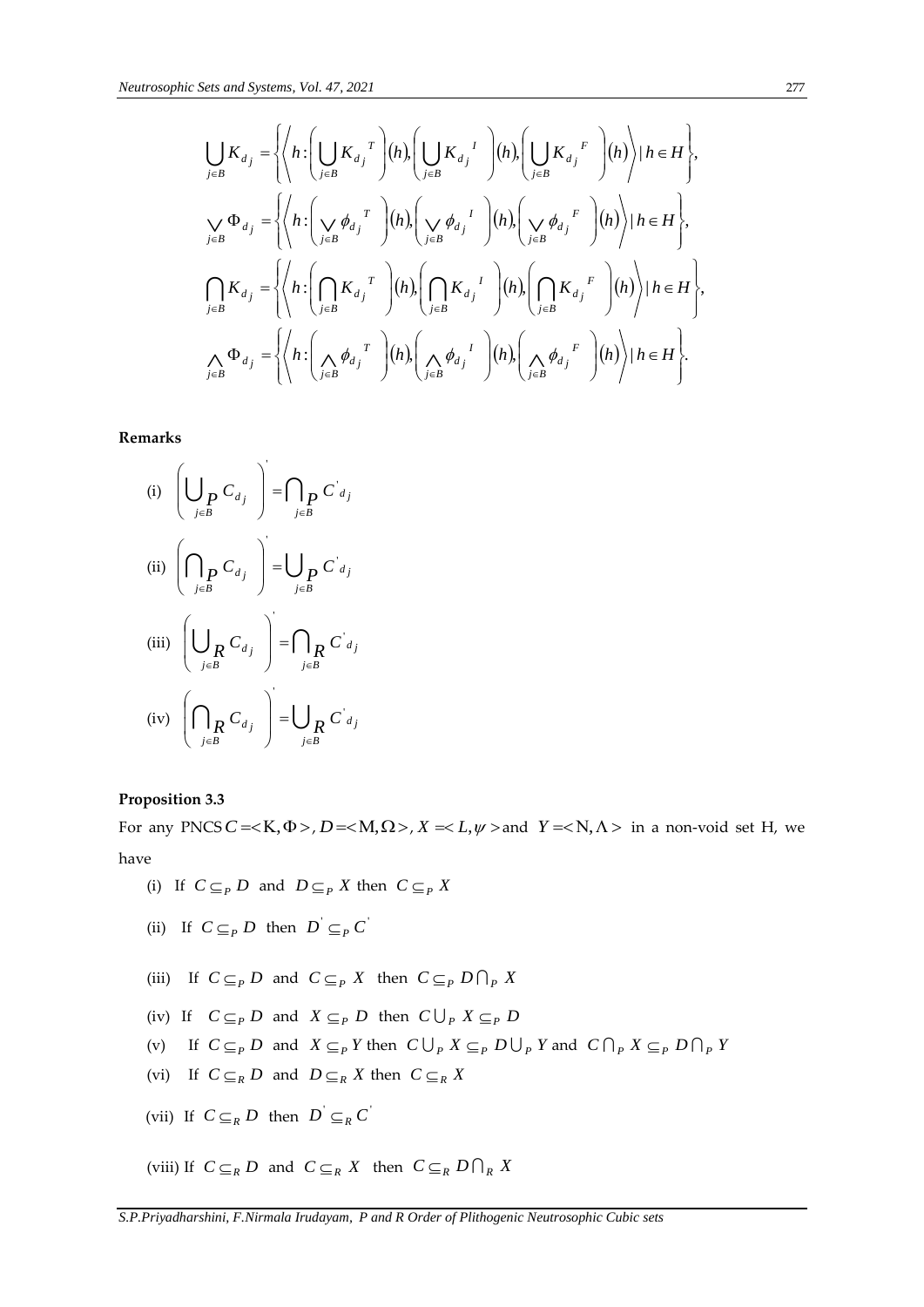- (ix) If  $C \subseteq_R D$  and  $X \subseteq_R D$  then  $C \bigcup_R X \subseteq_R D$
- (x) If  $C \subseteq_R D$  and  $X \subseteq_R Y$  then  $C \cup_R X \subseteq_R D \cup_R Y$  and  $C \cap_R X \subseteq_R D \cap_R Y$

## **Proposition 3.4**

Let  $\{C_{d_j} = K_{d_j}, \Phi_{d_j} > | j \in B\}$  be a family of F- IPNCS in a non-void set H, then the *P*-Order of

$$
\{C_{d_j} = K_{d_j}, \Phi_{d_j} > | j \in B\}
$$
 are F-IPNCS in H.

#### **Proof**

Since  $C_{d_j} = K_{d_j}, \Phi_{d_j} >$  is an F-IPNCS in a non-void set H, We have

$$
(K_{d_j}^{\ F})^-(h) \le \phi_{d_j}^{\ F}(h) \le (K_{d_j}^{\ F})^+(h) \text{ for } j \in B
$$

It follows that

$$
(\bigcup_{j\in B} {K_{d}}_{j}^{F})^{-}(h) \leq (\bigvee_{j\in B} \phi_{d_{j}}^{F}(h) \leq (\bigcup_{j\in B} {K_{d}}_{j}^{F})^{+}(h)
$$

and

$$
(\displaystyle{\bigcap_{j\in B}}{K_{d_j}}^F)^-(h)\leq (\displaystyle{\bigwedge_{j\in B}}\phi_{d_j}^F(h)\leq (\displaystyle{\bigcap_{j\in B}}{K_{d_j}}^F)^+(h)
$$

Therefore

$$
\bigcup_{j\in B} C_{d_j} = (\bigcup_{j\in B} K_{d_j}, \bigvee_{j\in B} \phi_{d_j}) \text{ and } \bigcap_{j\in B} C_{d_j} = (\bigcap_{j\in B} K_{d_j}, \bigwedge_{j\in B} \phi_{d_j}) \text{ are F-INPCS in H.}
$$

Correspondingly the following propositions holds.

## **Proposition 3.5**

Let  $\{C_{d_j} = K_{d_j}, \Phi_{d_j} > | j \in B\}$  be a family of T-IPNCS in a non-void set H, then the *P*-Order of  ${C_d}_j = < K_{d_j}, \Phi_{d_j} > | j \in B$  are T-IPNCS in H.

#### **Proposition 3.6**

Let  $\{C_{d_j} = K_{d_j}, \Phi_{d_j} > | j \in B\}$  be a family of I-IPNCS in a non-void set H, then the *P*-Order of

$$
\{C_{d_j} = K_{d_j}, \Phi_{d_j} > | j \in B\}
$$
 are I-IPNCS in H.

#### **Corollary 3.7**

Let  $\{C_{d_j} = K_{d_j}, \Phi_{d_j} > |j \in B\}$  be a family of IPNCS in a non-void set H, then the *P*-Order of

$$
\{C_{d_j} = K_{d_j}, \Phi_{d_j} > | j \in B\}
$$
 are IPNCS in H.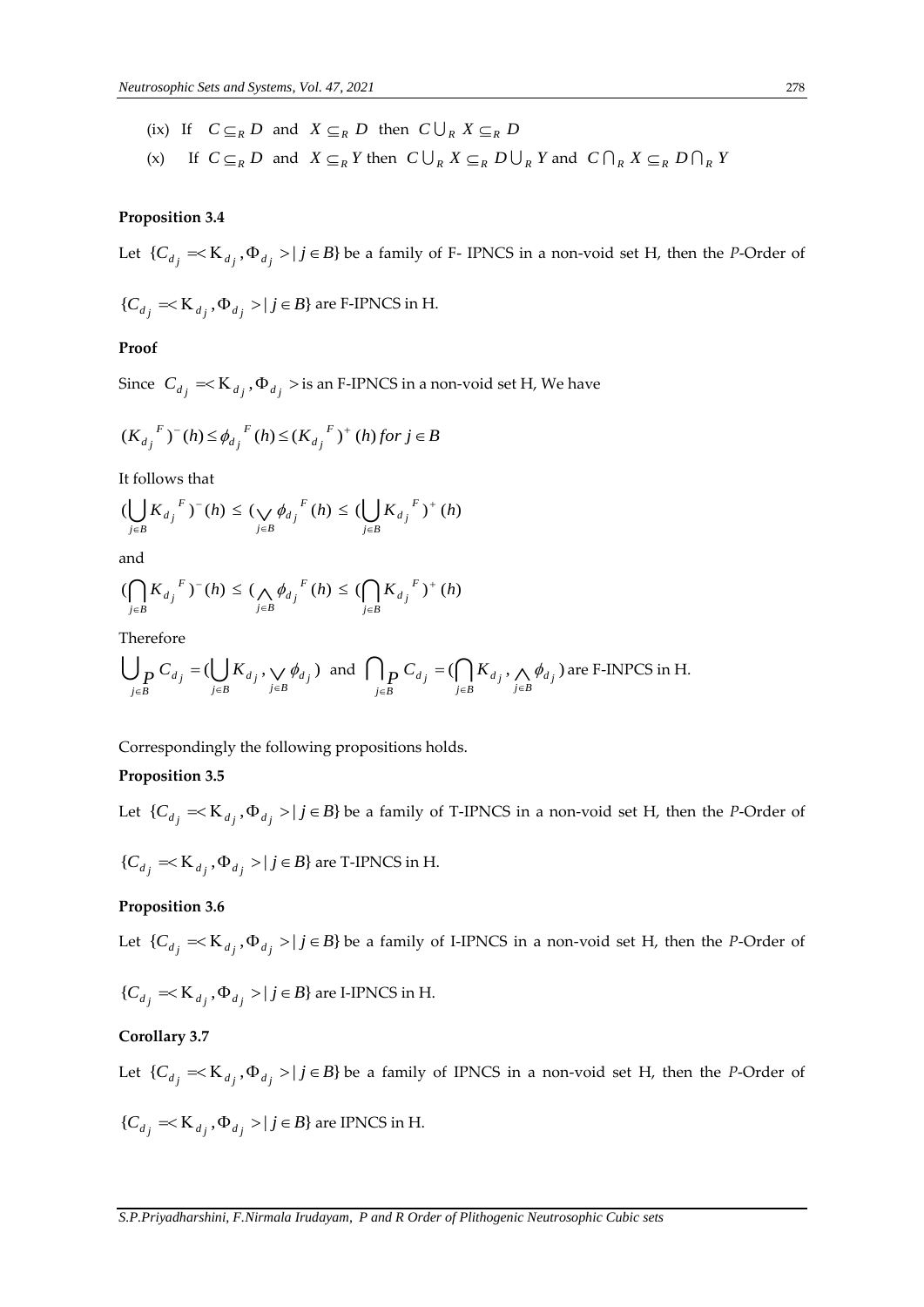The subsequent illustration indicates that the P -Union and P- intersection of T, I -IPNCS may not be T, I-IPNCS.

#### **Example 3.8**

Let us consider the attribute values National Electronic Fund Transfer (NEFT), Real Time Gross Settlement (RTGS), Immediate Payment Service (IMPS), Unified Payment Interface (UPI) for transferring money and  $C = < K$ ,  $\Phi$  > and  $D = < M$ ,  $\Omega$  > be the PNCS in H with the Table values 1 & 2 correspondingly.

| Dissimilarity | Value of    | Appurtenance Measure $K(h)$           | $\Phi(h)$        |
|---------------|-------------|---------------------------------------|------------------|
| Measure       | attributes  |                                       |                  |
|               | <b>NEFT</b> | ([0.35, 0.4], [0.7, 0.9], [0.2, 0.5]) | (0.2, 0.65, 0.4) |
| 0.5           | <b>RTGS</b> | ([0.6, 0.8], [0.5, 0.7], [0.3, 0.7])  | (0.2, 0.85, 0.6) |
| 0.75          | <b>IMPS</b> | ([0.45, 0.6], [0.2, 0.4], [0.1, 0.3]) | (0.7, 0.6, 0.2)  |
|               | UPI         | ([0.2, 0.3], [0.1, 0.3], [0.6, 0.9])  | (0.1, 0.4, 0.95) |

Table 1.  $C = < K, \Phi >$ 

**Table 2.**  $D =$ 

| Dissimilarity | Value of    | Appurtenance Measure $M(h)$           | $\Omega(h)$       |
|---------------|-------------|---------------------------------------|-------------------|
| Measure       | attributes  |                                       |                   |
|               | <b>NEFT</b> | ([0.1, 0.3], [0.7, 0.8], [0.6, 0.9])  | (0.7, 0.92, 0.7)  |
| 0.5           | <b>RTGS</b> | ([0.6, 0.7], [0.5, 0.6], [0.2, 0.4])  | (0.9, 0.2, 0.3)   |
| 0.75          | <b>IMPS</b> | ([0.45, 0.8], [0.2, 0.5], [0.5, 0.7]) | (0.35, 0.1, 0.6)  |
|               | I JPI       | ([0.5, 0.6], [0.4, 0.5], [0.4, 0.7])  | (0.45, 0.3, 0.45) |

## **Table 3.**  $C \bigcup_{P} D = (K \bigcup M, \Phi \vee \Omega)$

| Dissimilarity | Value of    | Appurtenance Measure                     | $(\Phi \vee \Omega)(h)$ |
|---------------|-------------|------------------------------------------|-------------------------|
| Measure       | attributes  | $(K \bigcup M)(h)$                       |                         |
| 0             | <b>NEFT</b> | ([0.35, 0.4], [0.7, 0.9], [0.6, 0.9])    | (0.7, 0.92, 0.7)        |
| 0.5           | <b>RTGS</b> | $($ [0.6, 0.8 ], [0.5, 0.7], [0.3, 0.7]) | (0.9, 0.85, 0.6)        |
| 0.75          | <b>IMPS</b> | ([0.45, 0.8], [0.2, 0.5], [0.5, 0.7])    | (0.7, 0.6, 0.6)         |
|               | UPI         | $($ [0.5, 0.6 ], [0.4, 0.5], [0.6, 0.9]) | (0.45, 0.4, 0.95)       |

**Table 4.**  $C \bigcap_{P} D = (K \bigcap M, \Phi \wedge \Omega)$ 

| Dissimilarity<br>value of | Appurtenance Measure | $(\Phi \wedge \Omega)(h)$ |
|---------------------------|----------------------|---------------------------|
|---------------------------|----------------------|---------------------------|

*S.P.Priyadharshini, F.Nirmala Irudayam, P and R Order of Plithogenic Neutrosophic Cubic sets*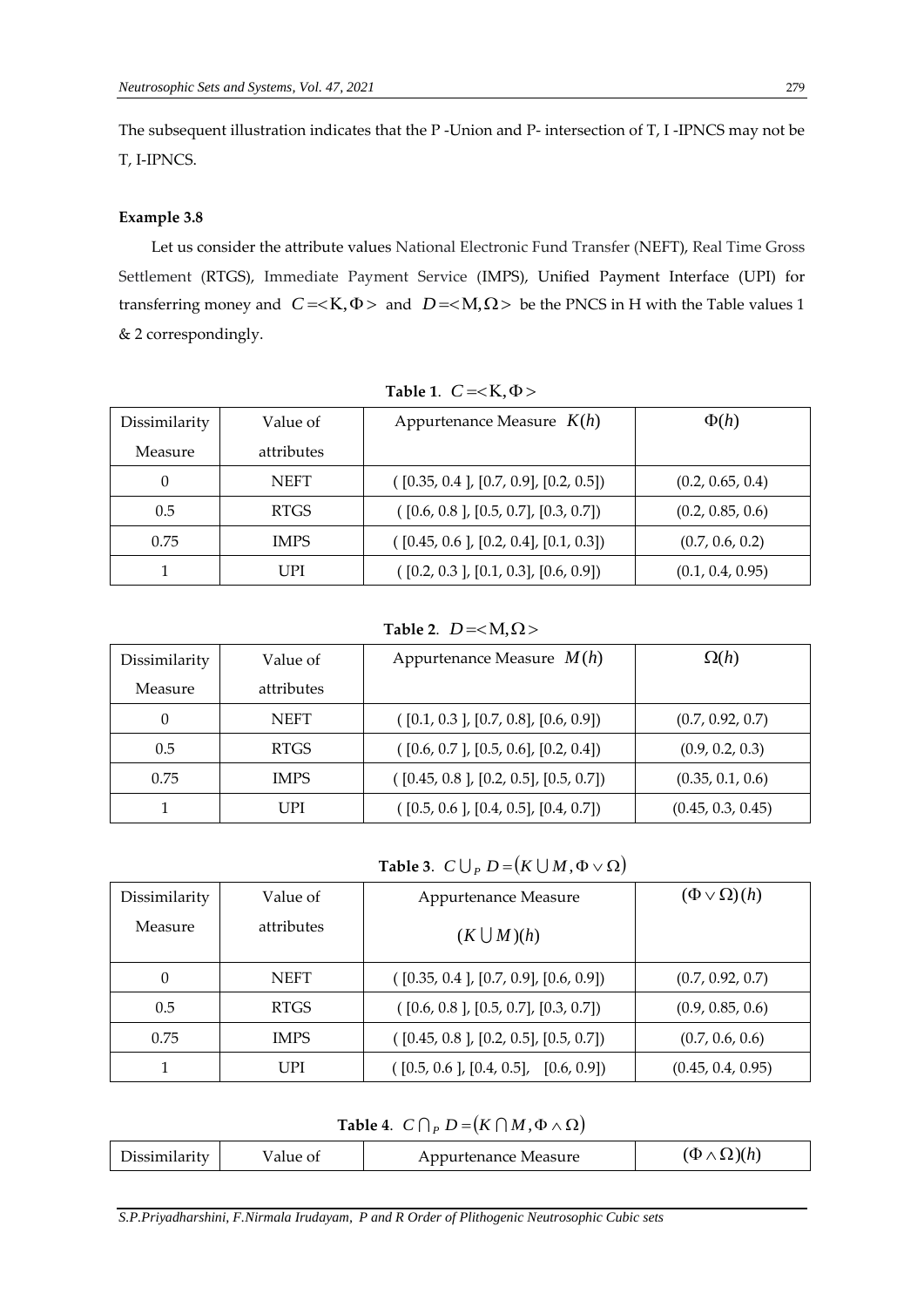| Measure | attributes  | $(K \bigcap M)(h)$                    |                  |
|---------|-------------|---------------------------------------|------------------|
|         | <b>NEFT</b> | ([0.1, 0.3], [0.7, 0.8], [0.2, 0.5])  | (0.2, 0.65, 0.4) |
| 0.5     | <b>RTGS</b> | ([0.6, 0.7], [0.5, 0.6], [0.2, 0.4])  | (0.2, 0.2, 0.3)  |
| 0.75    | <b>IMPS</b> | ([0.45, 0.6], [0.2, 0.4], [0.1, 0.3]) | (0.35, 0.1, 0.2) |
|         | UPI         | ([0.2, 0.3], [0.1, 0.3], [0.4, 0.7])  | (0.1, 0.3, 0.45) |

Then  $C = < K$ ,  $\Phi$  and  $D = < M$ ,  $\Omega$  are both T-external and I-external PNCS in H.  $C \bigcup_{P} D = (K \bigcup M, \Phi \vee \Omega)$  and  $C \bigcap_{P} D = (K \bigcap M, \Phi \wedge \Omega)$  are given by Tables 3 & 4 correspondingly.

Then  $C \bigcup_{P} D$  =  $(K \bigcup M, \Phi \vee \Omega)$  is neither an I-EPNCS nor T-EPNCS in H since

$$
((\Phi^T \vee \Omega^T)(IMPS) = 0.7 \in (0.45, 0.8) = ((C^T \cup D^T)^{-1}(IMPS), (C^T \cup D^T)^{+1}(IMPS)))
$$

And

$$
(\Phi^I \vee \Omega^I)(UPI) = 0.4 \in (0.4, 0.5) = ((C^I \cup D^I)^\top (UPI), (C^I \cup D^I)^\top (UPI))
$$

Also  $\ C\ \bigcap_{\ P} D\mathop= (K\ \bigcap M, \Phi \wedge \Omega) \ \text{ is neither an I-EPNCS nor T-EPNCS in H since}$ 

$$
(\Phi^T \wedge \Omega^T)(NEFT) = 0.2 \in (0.1, 0.3) = ((C^T \cap D^T)^{-1}(NEFT), (C^T \cap D^T)^{+}(NEFT))
$$

$$
(\Phi^I \wedge \Omega^I)(UPI) = 0.3 \in (0.1, 0.3) = ((C^I \cap D^I)^\top (UPI), (C^I \cap D^I)^\top (UPI))
$$

We provide conditions for the *R*-Union of two T-internal (resp. I- internal and F-Internal) PNCS to be a T- internal (resp. I- internal and F-Internal) PNCS.

#### **Proposition 3.9**

If  $C = < K$ ,  $\Phi$  > and  $D = < M$ ,  $\Omega$  > be T-IPNCS in a non-void set H such that

$$
(\forall z \in Z) (\max\{ (\boldsymbol{K}^T)^{-}(h), (\boldsymbol{M}^T)^{-}(h) \} \leq (\boldsymbol{\phi}^T \wedge \boldsymbol{\delta}^T) (\boldsymbol{h})). \tag{3.1}
$$

Then the *R*-Union of  $C = \langle K, \Phi \rangle$  and  $D = \langle M, \Omega \rangle$  is a T-INPCS in H.

#### **Proof**

Let  $C = < K$ ,  $\Phi$  > and  $D = < M$ ,  $\Omega$  > be T-IPNCS in a non-void set H which satisfies the constraints (3.1). Then

$$
(K^T)^-(h) \le \phi^T(h) \le (K^T)^+(h)
$$
 and  $(M^T)^-(h) \le \delta^T(h) \le (M^T)^+(h)$ ,

and so  $(\phi^T \wedge \delta^T)(h) \le (K^T \cup M^T)^+(h)$ .

It follows from (3.1) that

$$
(K^T \cup M^T)^{-}(h) = \max\{(K^T)^{-}(h), (M^T)^{-}(h)\} \leq (\phi^T \wedge \delta^T)(h) \leq (K^T \cup M^T)^{+}(h)
$$

Hence  $C \bigcup_R D = (K \bigcup M, \phi \bigcup \delta)$  is a T-INPCS in Z.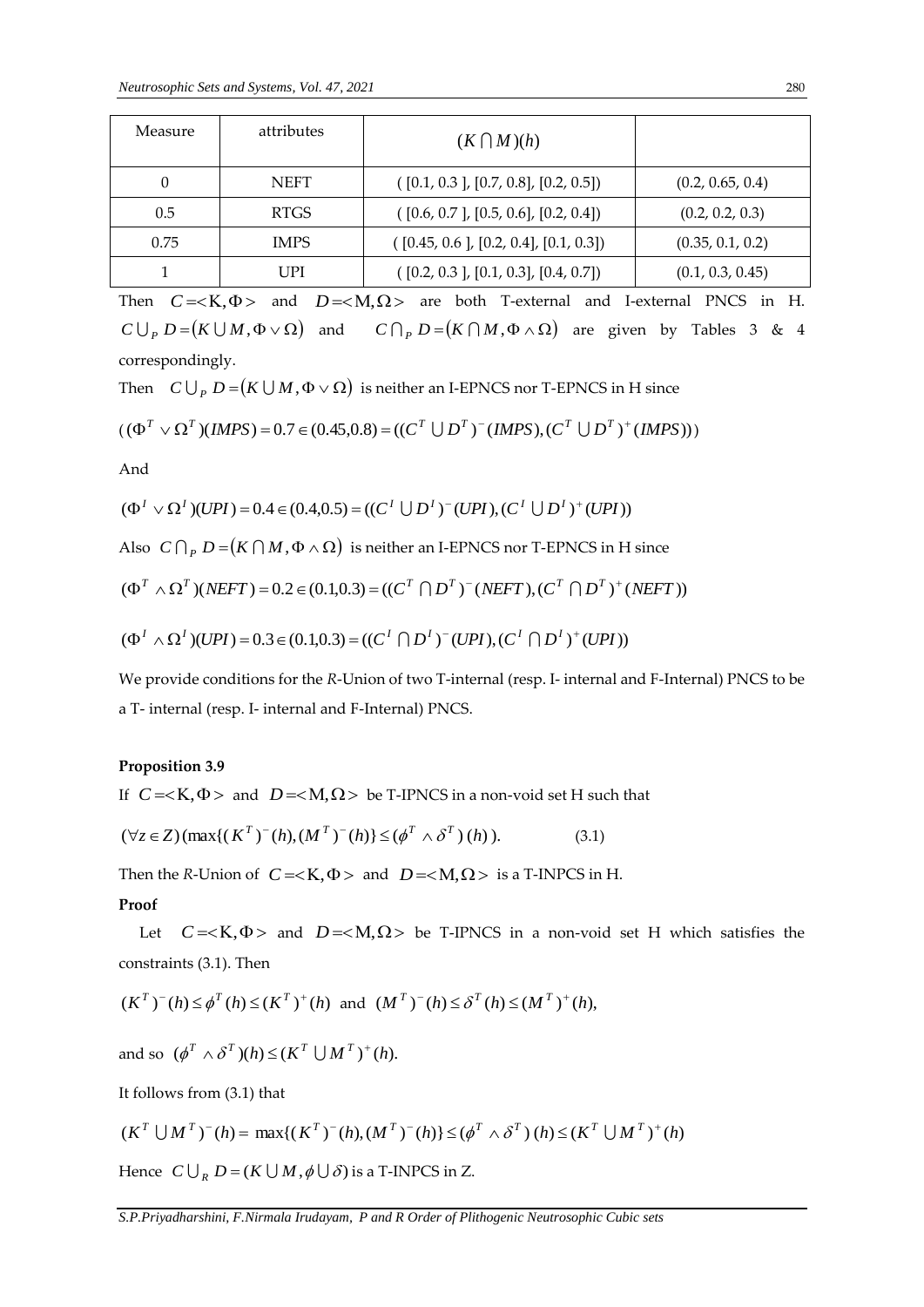Correspondingly the following propositions hold.

#### **Proposition 3.10**

If  $C = < K$ ,  $\Phi$  > and  $D = < M$ ,  $\Omega$  > be I-IPNCS in a non-void set H such that

$$
(\forall h \in H) (\max\{(K^I)^-(h), (M^I)^-(h)\} \le (\phi^I \wedge \delta^I)(h)). \tag{3.2}
$$

Then the *R*-Union of  $C = \langle K, \Phi \rangle$  and  $D = \langle M, \Omega \rangle$  is a I-INPCS in H.

#### **Proposition 3.11**

If  $C = < K$ ,  $\Phi$  > and  $D = < M$ ,  $\Omega$  > be F-IPNCS in a non-void set H such that

$$
(\forall h \in H) (\max\{ (K^F)^{-}(h), (M^F)^{-}(h) \} \leq (\phi^F \wedge \delta^F)(h)). \tag{3.3}
$$

Then the *R*-Union of  $C = < K$ ,  $\Phi$  > and  $D = < M$ ,  $\Omega$  > is a F-INPCS in H.

#### **Corollary 3.12**

If two INPCS  $C = < K$ ,  $\Phi$  > and  $D = < M$ ,  $\Omega$  > satisfies the constraints (3.1), (3.2), (3.3), then the *R*-Union of  $C = < K$ ,  $\Phi$  > and  $D = < M$ ,  $\Omega$  > is an INPCS in H.

We provide conditions for the *R*-Intersection of two T-internal (resp. I- internal and F-Internal) PNCS to be a T- internal (resp. I- internal and F-Internal) PNCS.

#### **Proposition 3.13**

If  $C = < K$ ,  $\Phi$  > and  $D = < M$ ,  $\Omega$  > be T-IPNCS in a non-void set H such that

$$
(\forall h \in H) ((\phi^T \vee \delta^T)(h) \le \min\{ (K^T)^+(h), (M^T)^+(h) \}). \tag{3.4}
$$

Then the *R*-Intersection of  $C = < K$ ,  $\Phi$  > and  $D = < M$ ,  $\Omega$  > is an T-INPCS in H.

#### **Proof**

Assume that the condition (4.4) is valid. Then

$$
(K^T)^-(h) \le \phi^T(h) \le (K^T)^+(h)
$$
 and  $(M^T)^-(h) \le \delta^T(h) \le (M^T)^+(h)$  for all  $h \in H$ .

It follows from (4.4) that

$$
(K^T \cap M^T)(h) \leq (\phi^T \vee \delta^T)(h) \leq \min\{(K^T)^+, (M^T)^+(h)\} = (A^T \cap B^T)^+(h) \text{ for all } h \in H.
$$

Therefore  $C \bigcap_R D = (K \bigcap M, \phi \vee \delta)$  is a T-INPCS.

Correspondingly the subsequent propositions hold.

#### **Proposition 3.14**

If  $C = < K$ ,  $\Phi$  > and  $D = < M$ ,  $\Omega$  > be I-IPNCS in a non-void set H such that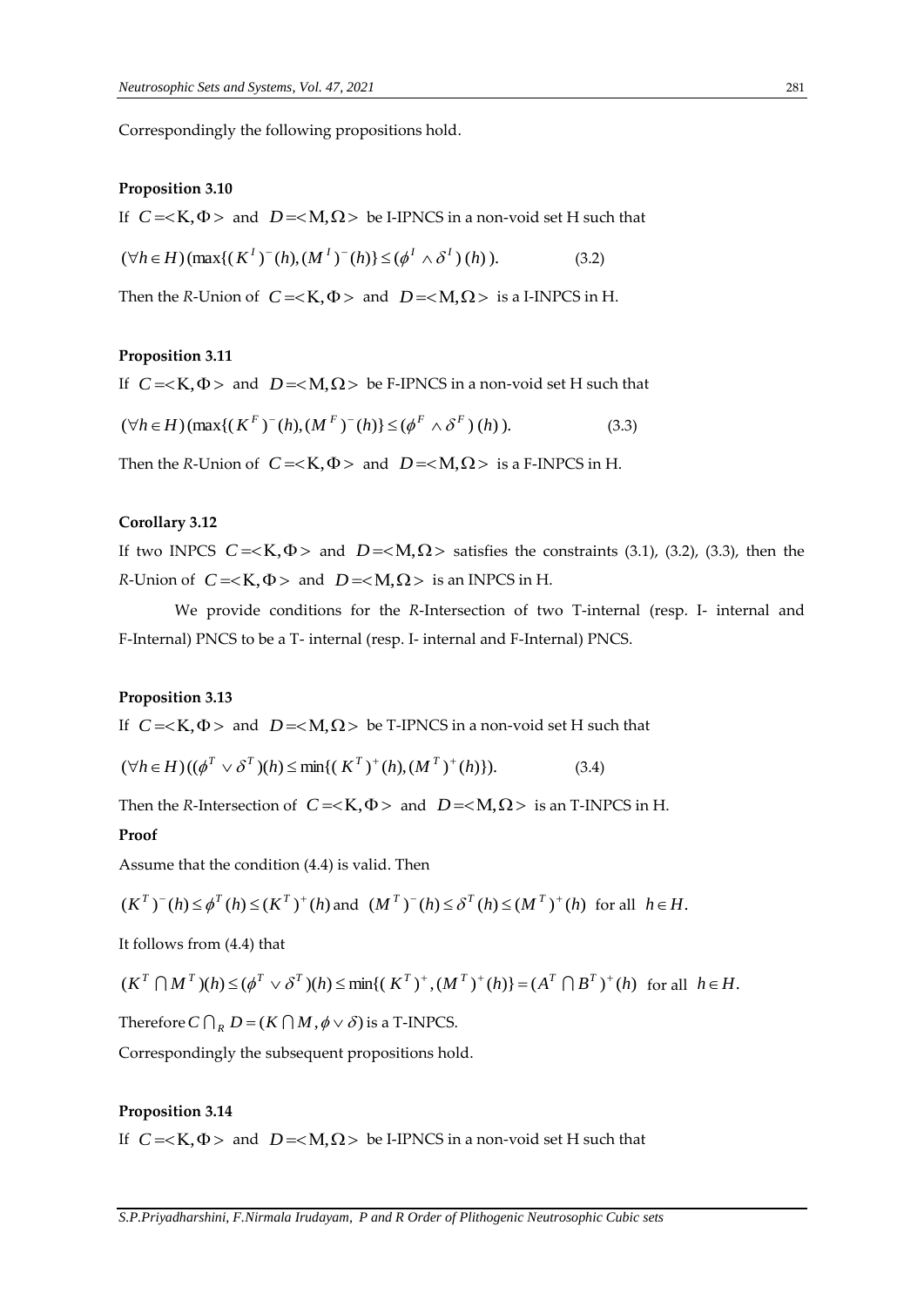$$
(\forall h \in H) ((\phi^I \vee \delta^I)(h) \le \min\{ (K^I)^+(h), (M^I)^+(h) \}). \tag{3.5}
$$

Then the *R*-Intersection of  $C = < K$ ,  $\Phi$  > and  $D = < M$ ,  $\Omega$  > is an I-INPCS in H.

## **Proposition 3.15**

If  $C = < K$ ,  $\Phi$  > and  $D = < M$ ,  $\Omega$  > be F-IPNCS in a non-void set H such that

$$
(\forall h \in H) ((\phi^F \vee \delta^F)(h) \le \min\{ (K^F)^+(h), (M^F)^+(h) \}). \tag{3.6}
$$

Then the *R*-Intersection of  $C = \langle K, \Phi \rangle$  and  $D = \langle M, \Omega \rangle$  is an F-INPCS in H.

### **Corollary 3.16**

If two INPCS  $C = < K$ ,  $\Phi$  > and  $D = < M$ ,  $\Omega$  > satisfies the constraints (3.4), (3.5), (3.6), then the *R*-Intersection of  $C = < K$ ,  $\Phi$  > and  $D = < M$ ,  $\Omega$  > is an INPCS in H.

The subsequent illustration indicates that the R -Union and R- intersection of T, F -EPNCS may not be T, F-EPNCS

#### **Example 3.17**

Let us consider the attribute values of life insurance policies 'Whole life Insurance (WLI), Term Life Insurance(TLI),Universal Life Insurance(ULI) and Variable Life Insurance (VLI) and  $C = < K$ ,  $\Phi$  > and  $D = < M$ ,  $\Omega$  > be the PNCS in H with the Table values 5 & 6 respectively.

| Dissimilarity | Value of   | Appurtenance Measure $K(h)$          | $\Phi(h)$        |
|---------------|------------|--------------------------------------|------------------|
| Measure       | attributes |                                      |                  |
|               | WLI        | ([0.8, 0.9], [0.2, 0.4], [0.3, 0.5]) | (0.8, 0.25, 0.5) |
| 0.5           | TLI        | ([0.7, 0.9], [0.3, 0.6], [0.7, 0.8]) | (0.8, 0.5, 0.75) |
| 0.75          | ULI        | ([0.5, 0.8], [0.3, 0.5], [0.1, 0.6]) | (0.7, 0.4, 0.1)  |
|               | VLI        | ([0.1, 0.2], [0.1, 0.6], [0.4, 0.8]) | (0.2, 0.7, 0.6)  |

**Table 5.**  $C = \langle K, \Phi \rangle$ 

**Table 6.**  $D =$ 

| Dissimilarity | Value of   | Appurtenance Measure $M(h)$              | $\Omega(h)$      |
|---------------|------------|------------------------------------------|------------------|
| Measure       | attributes |                                          |                  |
| 0             | WLI        | ([0.4, 0.7], [0.3, 0.6], [0.4, 0.6])     | (0.6, 0.45, 0.6) |
| 0.5           | TLI        | $($ [0.1, 0.5 ], [0.3, 0.4], [0.6, 0.8]) | (0.3, 0.3, 0.7)  |
| 0.75          | ULI        | $($ [0.6, 0.8 ], [0.6, 0.7], [0.2, 0.9]) | (0.6, 0.7, 0.9)  |
|               | VLI        | ([0.5, 0.7], [0.1, 0.3], [0.2, 0.5])     | (0.65, 0.2, 0.4) |

**Table 7.**  $C \bigcup_R D = (K \bigcup M, \Phi \wedge \Omega)$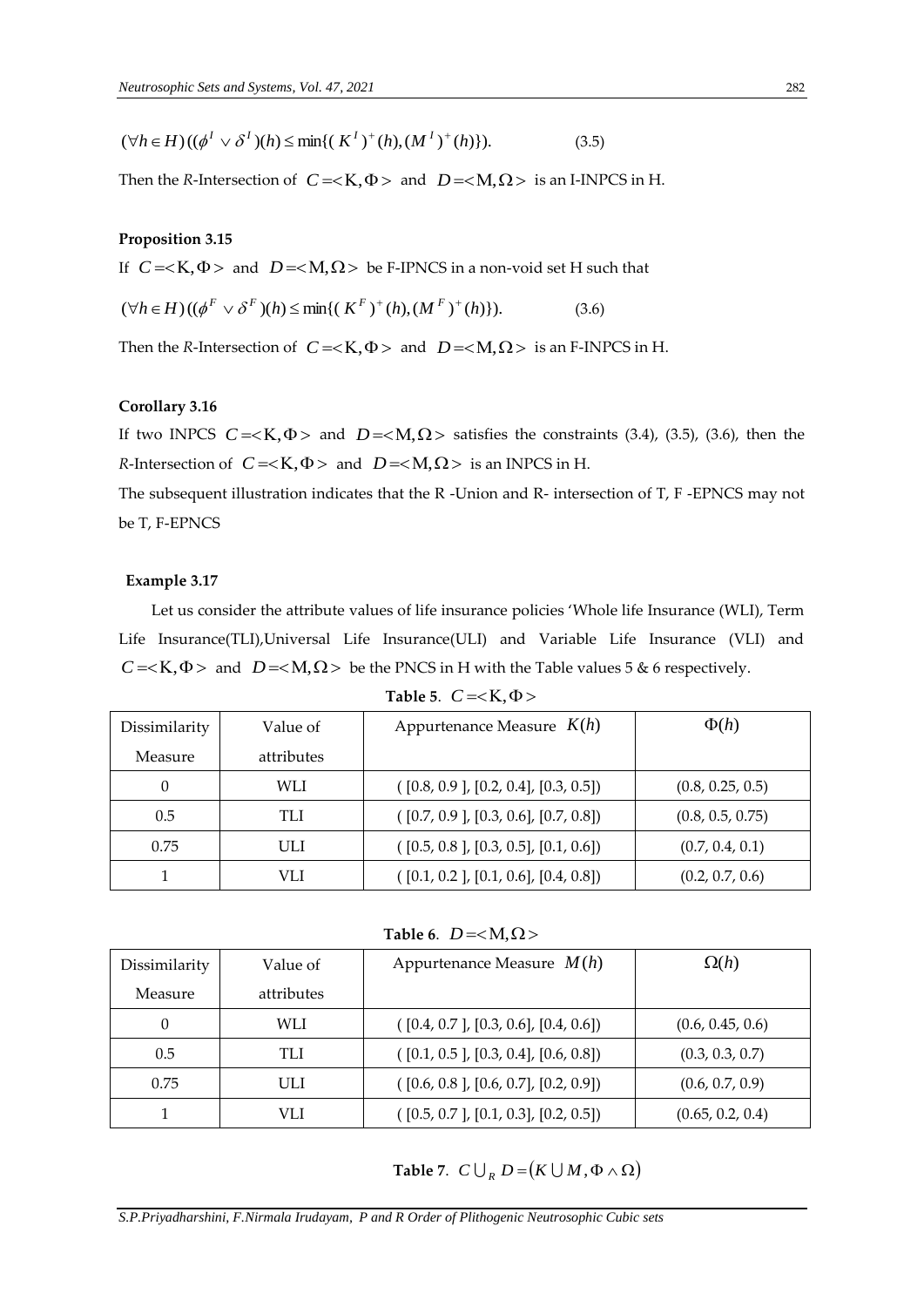| Dissimilarity | Value of   | Appurtenance Measure                     | $(\Phi \wedge \Omega)(h)$ |
|---------------|------------|------------------------------------------|---------------------------|
| Measure       | attributes | $(K \bigcup M)(h)$                       |                           |
| 0             | WLI        | ([0.8, 0.9], [0.3, 0.6], [0.4, 0.6])     | (0.6, 0.25, 0.5)          |
| 0.5           | TLI        | ([0.7, 0.9], [0.3, 0.6], [0.6, 0.8])     | (0.3, 0.3, 0.7)           |
| 0.75          | ULI        | ([0.6, 0.8], [0.6, 0.7], [0.2, 0.9])     | (0.6, 0.4, 0.1)           |
|               | VLI        | $($ [0.5, 0.7 ], [0.1, 0.6], [0.4, 0.8]) | (0.2, 0.2, 0.4)           |

**Table 8.**  $C \bigcap_R D = (K \bigcap M, \Phi \vee \Omega)$ 

| Dissimilarity | Value of   | Appurtenance Measure                 | $(\Phi \vee \Omega)(h)$ |
|---------------|------------|--------------------------------------|-------------------------|
| Measure       | attributes | $(K \bigcap M)(h)$                   |                         |
|               | WLI        | ([0.4, 0.7], [0.2, 0.4], [0.3, 0.5]) | (0.8, 0.45, 0.6)        |
| 0.5           | TLI        | ([0.1, 0.5], [0.3, 0.4], [0.7, 0.8]) | (0.8, 0.5, 0.75)        |
| 0.75          | ULI        | ([0.5, 0.8], [0.3, 0.5], [0.1, 0.6]) | (0.7, 0.7, 0.9)         |
|               | VLI        | ([0.1, 0.2], [0.1, 0.3], [0.2, 0.5]) | (0.65, 0.7, 0.6)        |

Then  $C = \langle K, \Phi \rangle$  and  $D = \langle M, \Omega \rangle$  are both T-internal and F-internal PNCS in H.  $C \bigcup_R D = (K \bigcup M, \Phi \wedge \Omega)$  and  $C \bigcap_R D = (K \bigcap M, \Phi \vee \Omega)$  are given by Tables 7 & 8 respectively.

Then  $C \bigcup_R D$  =  $(K \bigcup M, \Phi \wedge \Omega)$  is neither an I-IPNCS nor T-IPNCS in H since

$$
(\Phi^T \wedge \Omega^T)(WLI) = 0.6 \notin (0.8, 0.9) = ((C^T \cup D^T)^{-}(WLI), (C^T \cup D^T)^{+}(WLI));
$$

$$
(\Phi^T \wedge \Omega^T)(TLI) = 0.3 \notin (0.7, 0.9) = ((C^T \cup D^T)^{-1}(TLI), (C^T \cup D^T)^{+}(TLI));
$$

$$
(\Phi^T \wedge \Omega^T)(VLI) = 0.2 \notin (0.5, 0.7) = ((C^T \cup D^T)^{-1}(VLI), (C^T \cup D^T)^{+}(VLI)).
$$

And

$$
(\Phi^F \wedge \Omega^F)(ULI) = 0.1 \notin (0.2, 0.9) = ((C^F \cup D^F)^{-}(ULI), (C^F \cup D^F)^{+}(ULI)).
$$

Also  $\ C\cap_R D\!=\!\!(K\cap M,\Phi\vee\Omega)$  is neither an I-IPNCS nor T-IPNCS in H since

$$
(\Phi^T \vee \Omega^T)(WLI) = 0.8 \notin (0.4, 0.7) = ((C^T \cap D^T)^{-1}(WLI), (C^T \cap D^T)^{+}(WLI));
$$

$$
(\Phi^T \vee \Omega^T)(TLI) = 0.8 \notin (0.1, 0.5) = ((C^T \cap D^T)^-(TLI), (C^T \cap D^T)^+(TLI));
$$

$$
(\Phi^T \vee \Omega^T)(VLI) = 0.65 \notin (0.1, 0.2) = ((C^T \cap D^T)^{-1}(VLI), (C^T \cap D^T)^{+}(VLI)).
$$

And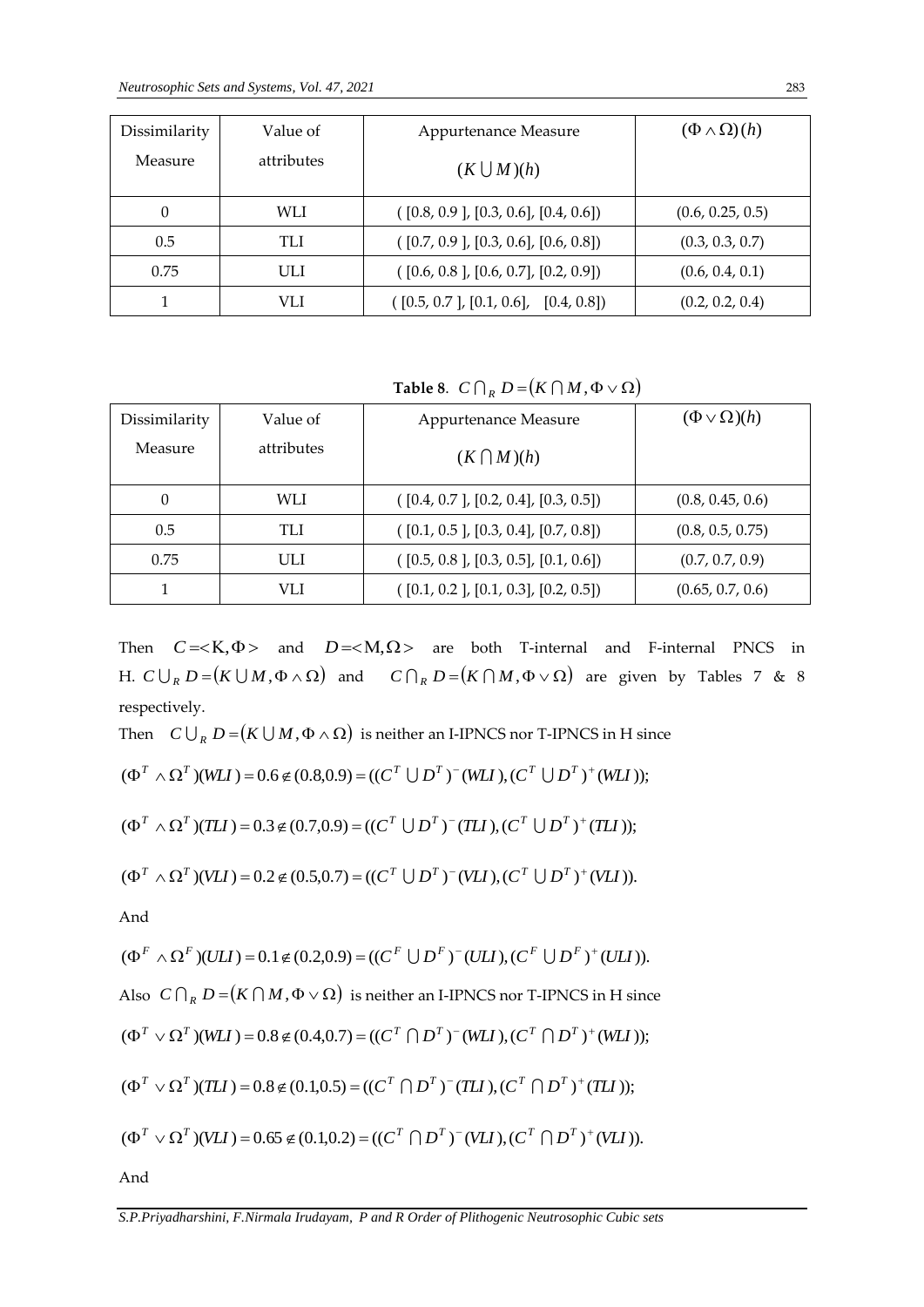$$
(\Phi^F \vee \Omega^F)(WII) = 0.6 \notin (0.3, 0.5) = ((C^F \cap D^F)^{-}(WII), (C^F \cap D^F)^{+}(WII));
$$
  

$$
(\Phi^F \vee \Omega^F)(UII) = 0.9 \notin (0.1, 0.6) = ((C^F \cap D^F)^{-}(UII), (C^F \cap D^F)^{+}(UII));
$$
  

$$
(\Phi^F \vee \Omega^F)(VII) = 0.6 \notin (0.2, 0.5) = ((C^F \cap D^F)^{-}(VII), (C^F \cap D^F)^{+}(VII)).
$$

#### **4. Conclusion and Future Work**

In this paper we studied the *P*-Order and *R*- Order (Union and Intersection) of the PNCS. The theorems and results we derived will be useful in the multi criteria decision making problems. Applications in various engineering, technical, medical, and so on areas of learning P and R-Order should be assessed. In future we can extend the concept to plithogenic neutrosophic soft sets which may help abundantly in the areas related with decision making.

**Funding:** "This research received no external funding"

**Conflicts of Interest:** "The authors declare no conflict of interest."

## **References**

- 1. R.Anita Cruz and F.Nirmala Irudayam, Neutrosophic Soft Cubic set, *International Journal of Mathematics trends and Technology*, 2017, 46 (2), 88f-94.
- 2. K.T. Atanassov, Intuitionistic fuzzy sets, *Fuzzy sets and Systems,* 1986*,* 20, 87- 96.
- 3. M. Gulistan, N.Yaqoob, Z. Rashid, F. Smarandache, H. A. Wahab, A Study on Neutrosophic Cubic Graphs with Real Life Applications in Industries,*Symmetry*,2018, 10(6), 1-22.
- 4. M. Gulistan, M. Ali, M.Azhar, S. Rho, S.Kadry, Novel neutrosophic Cubic Graphs Structures wth Application in Decision making problems, *IEEE access*, 2019, 7, 94757-94778.
- 5. Y.B.Jun, C.S.Kim and K.O.Yang, Cubic sets, *Annals of Fuzzy Mathematics and Informatics*, 2012, 4(3), 83-98.
- 6. Y.B. Jun, F.Smarandache and C.S. Kim, Neutrosophic Cubic set, *New Mathematics and Natural Computation*, 2017, 13 (1), 41-54.
- 7. Majid Khan, Ismat Beg and Muhammad Gulistan, "Exponential Laws and Aggregation Operators on Neutrosophic Cubic Sets", *International Journal of Neutrosophic Science*,2020, 4(1), 47-71.
- 8. Nivetha Martin and Florentin Smarandache, Plithogenic Cognitive Maps in Decision Making, *International Journal of Neutrosophic Science*, 2020,9(1), 09-21.
- 9. Prem Kumar Singh, "Plithogenic set for multi-variable data analysis", *International Journal of Neutrosophic Science*, 2020, 1(2), 81-89.
- 10. S.P.Priyadharshini, F. Nirmala Irudayam, F.Smarandache, Plithogenic Cubic Set, *International Journal of Neutrosophic Science,* 2020,11(1), 30-38.
- 11. F.Smarandache, A Unifying Field in Logics. Neutrosophy: Neutrosophic Probability, Set and Logic, Rehoboth: American Research Press, 1999.
- 12. F.Smarandache, Neutrosophic set, a generalisation of the intuitionistic fuzzy sets, *Inteer J. PuBre Appl. Math,* 2005*,* 24, 287-297.
- 13. F.Smarandache, Neutrosophy and Neutrosophic Logic, First International Conference on Neutrosophy,NeutrosophyLogic, Set, Probability and Statistics, University of New Mexico,Gallup,NM, 87301,USA, 2002.
- 14. F.Smarandache Neutrosophy, A new Branch of Philosophy, *Multiple Valued Logic /An International Journal,* USA, ISSN 1023-6627,2002, 8(3), 297-384.